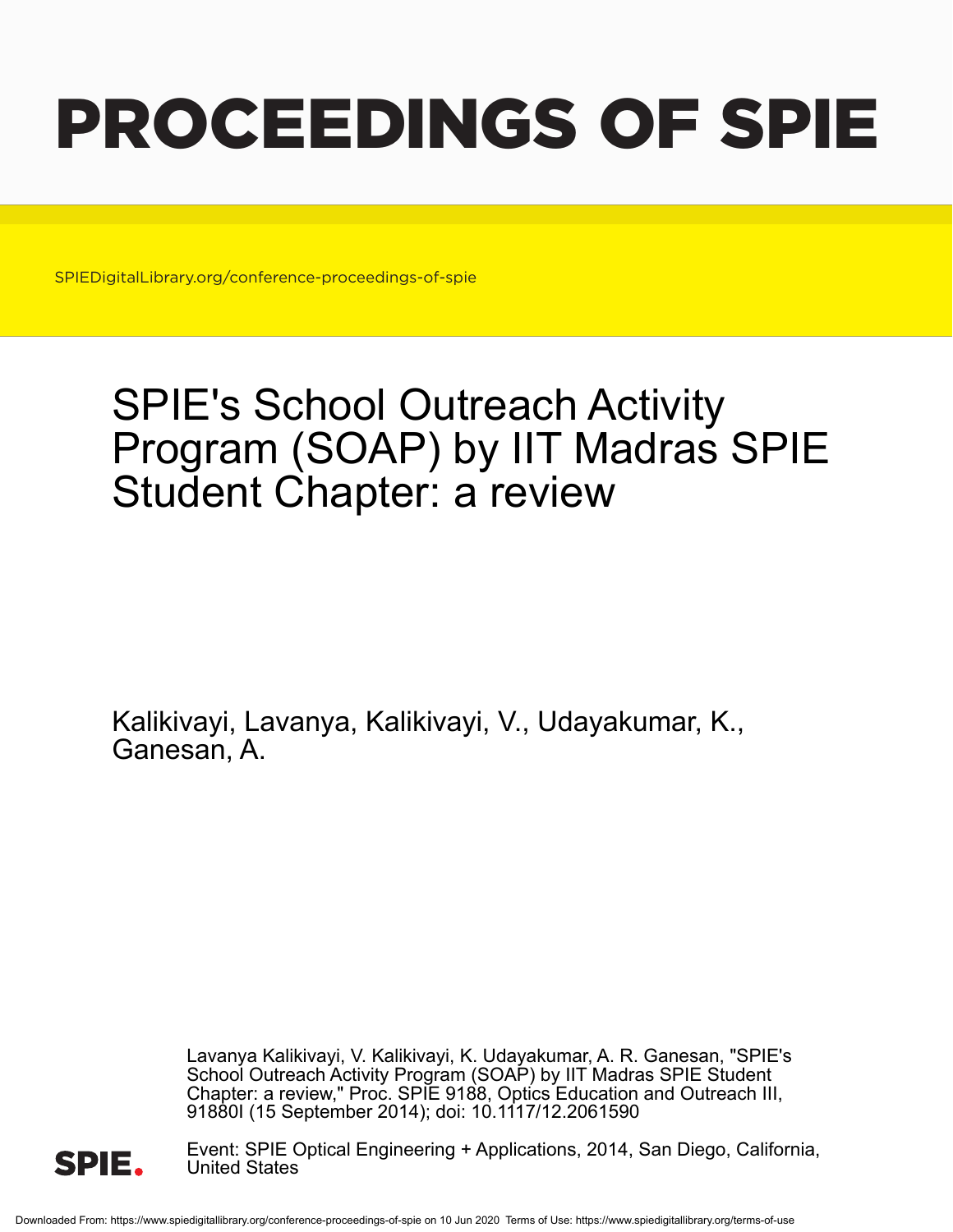### SPIE's School Outreach Activity Program (SOAP) by IIT Madras SPIE Student Chapter: A Review

Lavanya Kalikivayi<sup>1</sup>, V.Kalikivayi<sup>2</sup>, K. Udayakumar<sup>2</sup> and A.R.Ganesan<sup>2</sup>

- 1. KVKL's Optometrists Research Unit, Ramapuram, Chennai 600 089, India. kalikivayi@hotmail.com
- 2. Applied Optics Lab, Department of Physics, Indian Institute of Technology Madras, Chennai 600036, India.

#### **ABSTRACT**

One of the important aspects of SPIE is "Community Support and Outreach Education", which should raise awareness and interest in optics and photonics among the targeted communities and school children. Hence as part of SPIE IIT Madras student chapter, we carried out SPIE SOAP, a 'School Outreach Activity Program'. Two types of schools were identified, one a high socio-economic status school and the other a low socio-economic status school having a majority of poor children. Optics related scientific experiments were demonstrated in these schools followed by oral quiz session to the students to assess the level of their knowledge before and after the experiments. We also clubbed this activity with "Vision Screening" and distribution of free spectacles for those children who live below poverty line. Out of the 415 children screened, 60.84% eyes were having normal vision, while 39.16% were found to have refractive errors (Myopia 35.78% and Hyperopia 3.38%) where some of them could not even read the board. Treatable eye diseases were also found in 0.72% of the children. The entire activity is been discussed and documented in this paper.

#### **1. INTRODUCTION**

One of the important aspects of SPIE is "Community Support and Outreach Education". This increases awareness in Optics & Photonics among community and school children. As part of IIT Madras Student Chapter, we coined this activity as SOAP (School Outreach Activity Program). This activity is aimed at bringing the awareness of Optics and Photonics among the school children as well as providing "Vision Screening" as a service. It consists of the following 'Five Point Agenda'.

- 1. Every month, two schools will be identified, one a high socio-economic status school and the other a low socio-economic status school having a majority of poor children.
- 2. From each school,  $9<sup>th</sup>$ ,  $10<sup>th</sup>$ ,  $11<sup>th</sup>$  and  $12<sup>th</sup>$  standard students will be targeted. An Optics table will be set in the school and various experiments shall be demonstrated to motivate the students in Optics.
- 3. Simple contests will be conducted and the top three for each standard will be awarded Prizes.
- 4. As the best optics ever made is undoubtedly 'The Human Eye', a vision screening will be arranged for the students in the school, which will be done by hiring qualified Optometrists.
- 5. For socially economically backward schools, spectacles also will be provided to poor students at a cost as low as 10 US dollars.

#### **2. METHODS**

As part of SPIESOAP, our chapter members visitedschools to create awareness in Optics. Several experiments relatedto light and optics were carried to the schools for demonstration. All the students were made to assemble in

> Optics Education and Outreach III, edited by G. Groot Gregory, Proc. of SPIE Vol. 9188, 91880I © 2014 SPIE · CCC code: 0277-786X/14/\$18 · doi: 10.1117/12.2061590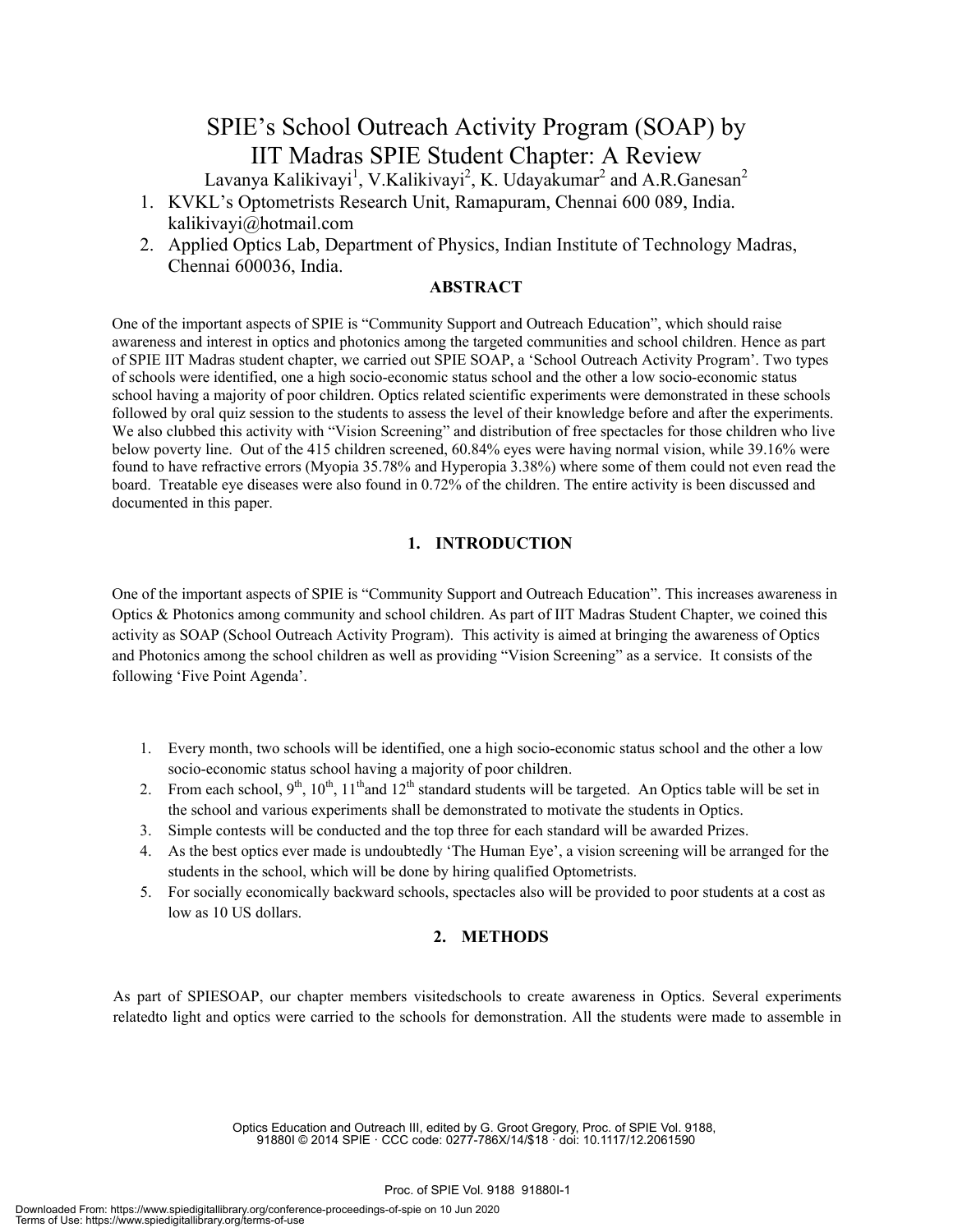one place for the demonstration of these experiments. Before demonstrating the experiments, a theoretical explanation of the experiments was given to the students by SPIE student chapter members. The theoretical explanation starts with the basics of light, types of light, wave theory of light, bending of light, diffraction of light, Laser basics and properties, Laser types, Holograms, application of Lasers in day today life and experiments to be demonstrate. After explaining the fundamental concepts, experiments were showcased to have a better understanding of the theoretical concept. Whilst explaining the basic concepts of light, each component and its functions are also explained simultaneously. The components shown and explained are plane mirror, lens, beam splitter, torch laser, polarizer and holographic grating plate.

One of the basic properties of light thatlight travels in a straight line was explained and demonstrated using a simple torch laser. The class room was completely covered and made it as a dark room. The torch laser was illuminated from one end of the class room to another end of the class room wall. The straight line path of the laser light was made visible to the students.

Another important property of light which is used in our day today application is bending of light. The bending of light was explained using a glass of water and a pencil. A plain glass tumbler was half filled with plain water and allowed it to settle down. Now the pencil was inserted into the half filled water glass. Due to the change in medium from air to water, the light takes different path, which gets reflected from the pencil and it made the pencil to look bent.

The basic components for any optical experiments like mirror, lens and beam splitters were explained. The laser pointer emits a narrow beam of light which was sent through a cube beam splitter. The beam splitter splits the laser light into two, one as reflected beam and another as transmitted beam. This experiment was also conducted in a dark room.

A simple interference using a grating sheets were also shown and explained its application. Using a grating, the concept of diffraction was shown and explained. Fourier synthesis of an image was demonstrated showing commercially available Fourier gratings of some images.

Apart from these, dispersion of white light was explained using a prism. It was simple to demonstrate. By illuminating a white torch light into the triangular prism, the dispersion pattern was observed on the other end and it was shown and explained.

All the children who attended the activity were of the age between 12-15 years. After the experiment session, students were asked to participate in quiz program. Questions were asked regarding the experiments conducted at the school. All the children participated with great enthusiasm and won prizes and gifts (Fig 1). The students who answered more number of questions were given gifts or prizes like pens, pencils, note books, markers, geometry boxes etc.

As the best optics ever made is human eye, along with the experiments and the quiz session, eye examinations were also performed to all the children.The eye examination included visual acuity measurement using Snellen's Chart, streak retinoscopy, subjective refraction, slit lamp examination and direct ophthalmoscopy. All the children's data was stored and analyzed for the prevalence of refractive errors. All the eye examinations were conducted at the schools by qualified optometrists. This study followed the tenets of the Declaration of Helsinki and was approved by Institutional review board and ethics committee.

Proc. of SPIE Vol. 9188 91880I-2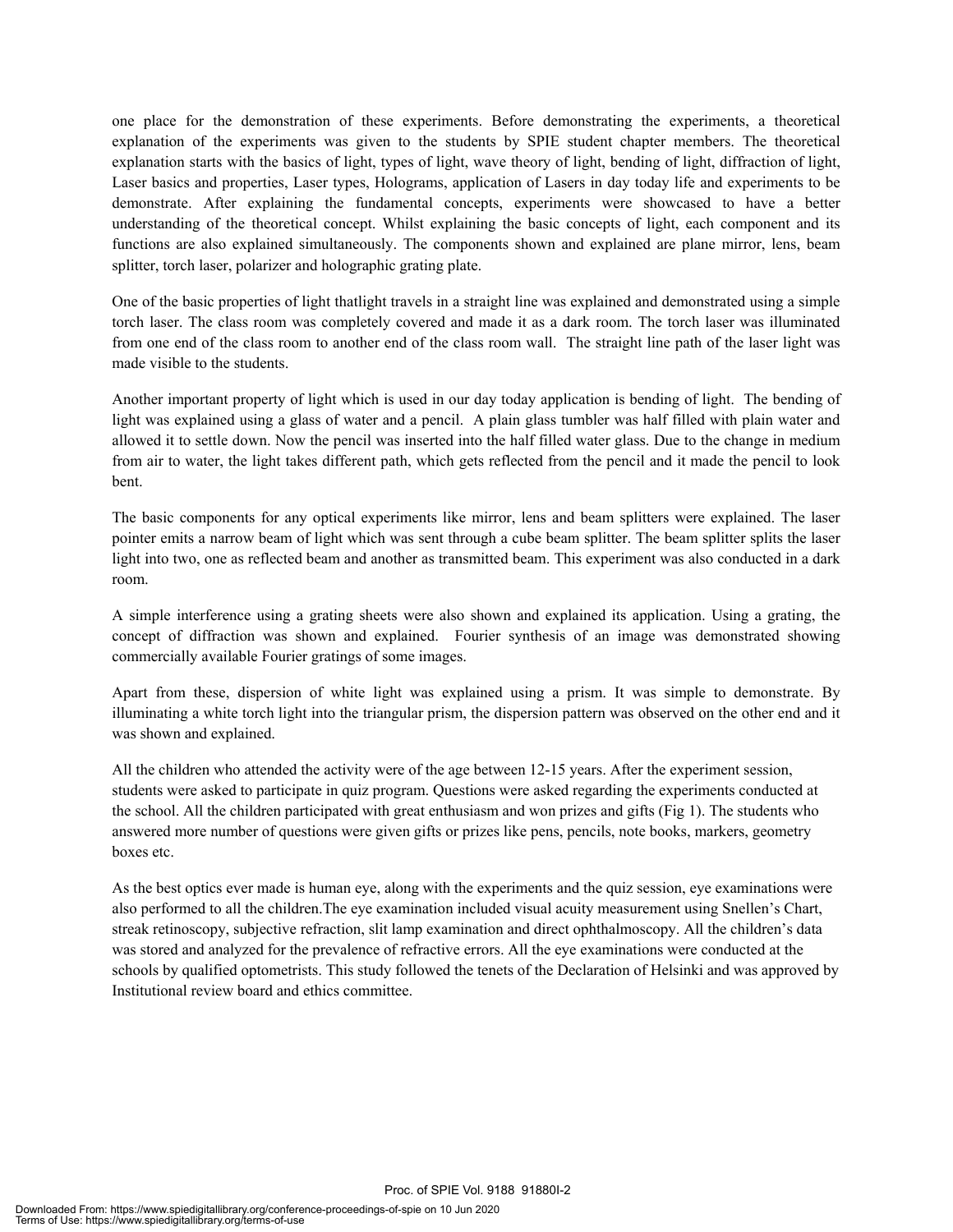

Fig 1: Few students who won prizes in the quiz program.

A child with unaided visual acuity of 20/20 is considered as Emmetropia. Spherical Equivalent (SE) is calculated as the sum of the sphere and half the cylinder. Myopia is defined as SE -0.75 D or less. Hyperopia is defined as +0.75 D or more. Mild, moderate and severe myopia or hyperopia is defined as  $SE +1/-7.75$  to  $+/-3.00$ ,  $+/-3.25$  to  $+/-6.00$ and +/- 6.25 or more respectively. Astigmatism is defined as +/- 0.75 or more. As the refractive errors less than +/- 0.75 are also making significant contribution in increasing the vision as well as reducing the asthenopic symptoms, we coined a new group of refractive errors called as Precinct Refractive errors. A Precinct Myopia is defined as SE - 0.12 to -0.62. A Precinct Hyperopia is defined as SE +0.12 to +0.62. Precinct Astigmatism is defined as  $+/-0.25$  to +/- 0.62.Table 1 shows the classification of above definitions.

| Refractive Error             | <b>Spherical Equivalent</b> |  |  |
|------------------------------|-----------------------------|--|--|
| Myopia                       | $-0.75$ D or less.          |  |  |
| Hyperopia                    | $+0.75$ D or more           |  |  |
| Astigmatism                  | $+/- 0.75$ or more          |  |  |
| Mild Myopia or Hyperopia     | $+/-0.75$ to $+/-3.00$      |  |  |
| Moderate Myopia or Hyperopia | $+/-$ 3.25 to $+/-$ 6.00    |  |  |
| Severe Myopia or Hyperopia   | $+/- 6.25$ or more          |  |  |
| Precinct Myopia              | $-0.12$ to $-0.62$ .        |  |  |
| Precinct Hyperopia           | $+0.12$ to $+0.62$          |  |  |
| Precinct Astigmatism         | $+/- 0.25$ to $+/- 0.62$    |  |  |

Table 1: Classification of refractive errors.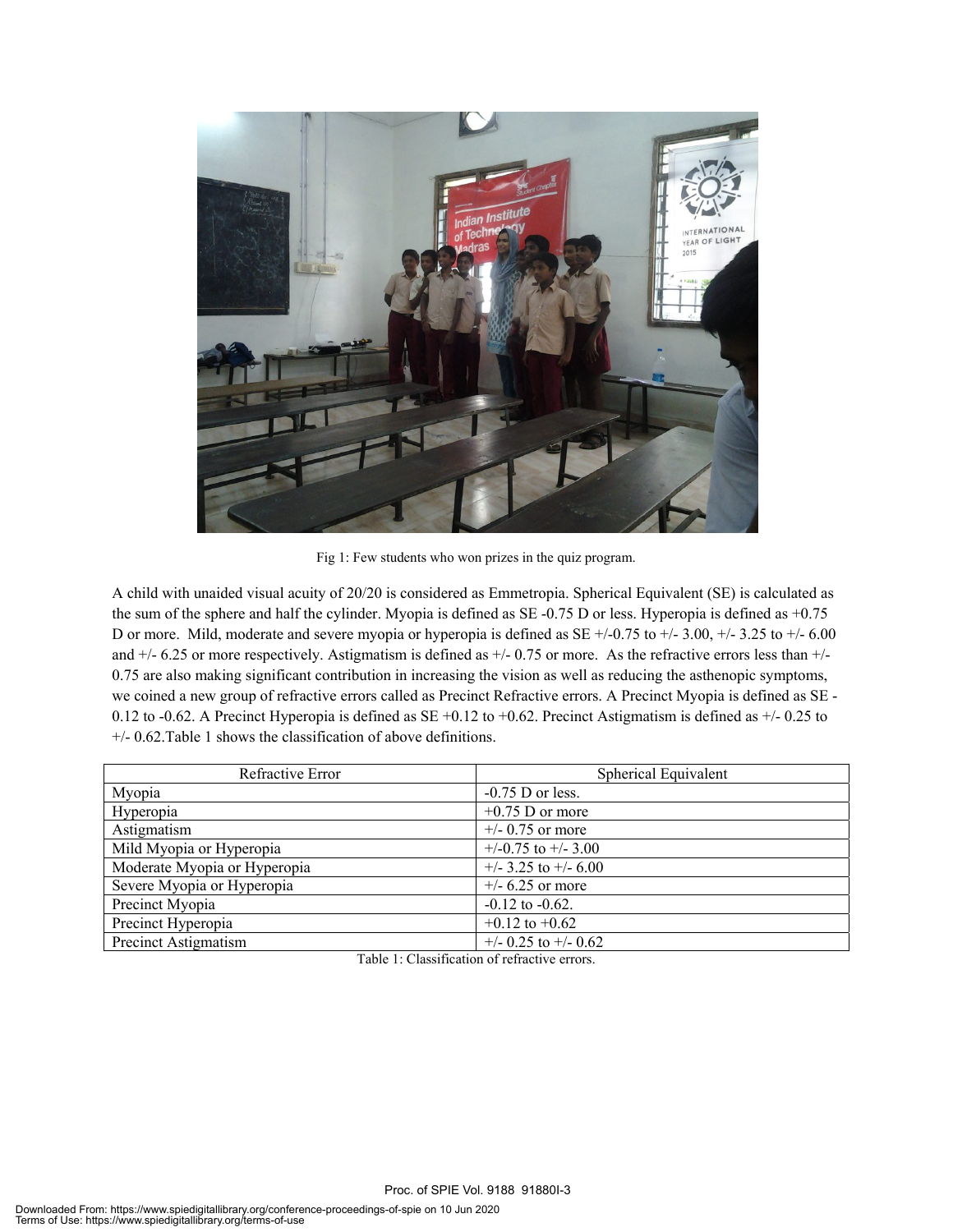#### **3. STATISTICAL ANALYSIS**

A statistical analysis was performed by using Microsoft Excel data analysis. Independent t test and correlation tests were mainly used to analyze P values and correlation coefficients. To find out the statistical significanceP values are commonly used in statistical hypothesis tests. In this work, we have taken the significance level at 95% or 0.05 as a reference point. A P valueless than 0.05 indicates that the results are very significant and the event did not happen by chance.

#### **4. RESULTS**

Eye examination was carried out for a total of 415 children with age range of 10 to 18 years with the mean of 14.63 years. There were 204 boys and 211girls. Fig 2 shows an Optometrist performing subjective refraction.



Fig 2: Optometrist performing subjective refraction.

Of 830 eyes, Emmetropia, Myopia and Hyperopia were found in 505 (60.84%), 297 (35.78%) and 28 (3.38%) eyes respectively. Figure 3 shows the histogram of different refractive errors diagnosed in this activity.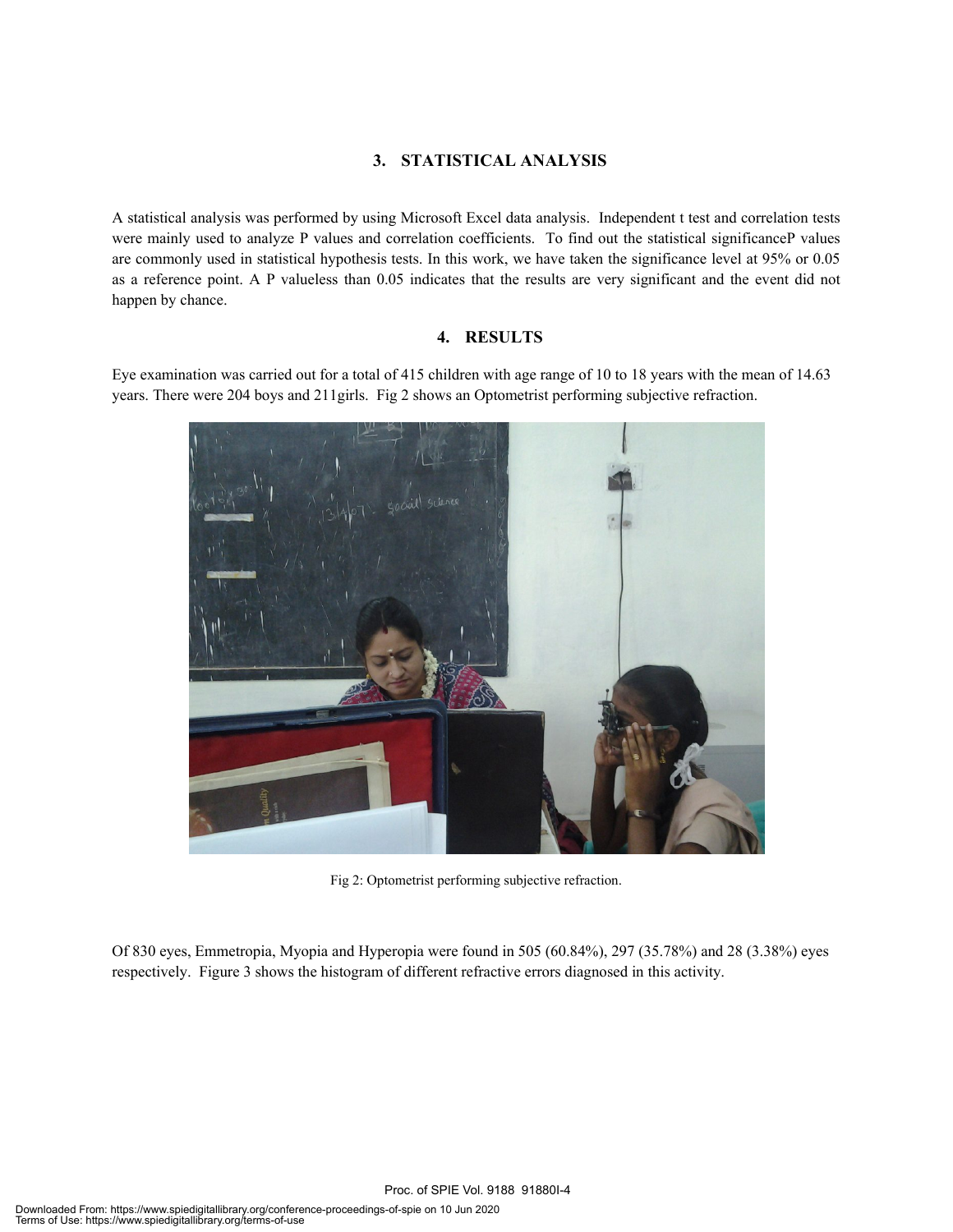

Fig 3: A bar graph of different refractive errors.

The mean values for Precinct myopia, mild, moderate, high myopia and precinct hyperopia were found to be -0.32, - 1.47, -4.38, -7.36 and 0.25 respectively.The mean, standard deviation and range of all refractive errors are given in Table 2.Astigmatism was found in 58 (6.99%) eyes, where as precinct astigmatism was found in 99 (11.93%) eyes. Hyperopia was not found in any of the children.

|            | Emm   | Precinct Myopia | Mild Myopia | Moderate<br>Myopia | High Myopia | Precinct Hyperopia |
|------------|-------|-----------------|-------------|--------------------|-------------|--------------------|
| No.of Eyes | 505   | 157             | 118         | 15                 |             | 28                 |
| Percentage | 60.84 | 18.92           | 14.22       | 1.81               | 0.84        | 3.37               |
| Mean       |       | $-0.32$         | $-1.47$     | $-4.38$            | $-7.36$     | 0.25               |
| <b>SD</b>  |       | 0.12            | 0.74        | 0.73               | 0.89        | 0.06               |
| Minimum    |       | $-0.62$         | $-3$        | -6                 | -9          | 0.12               |
| Maximum    |       | $-0.12$         | $-0.75$     | $-3.25$            | $-6.5$      | 0.5                |

Table 2: Distribution of refractive errors among 830 eyes.

Of 415 children, 22 (5.3%) were already wearing the spectacles and 181 (43.6%) were given new spectacles at 10 US dollars per spectacle with unbreakable lenses. Figure 4 shows a student selecting a spectacle frame.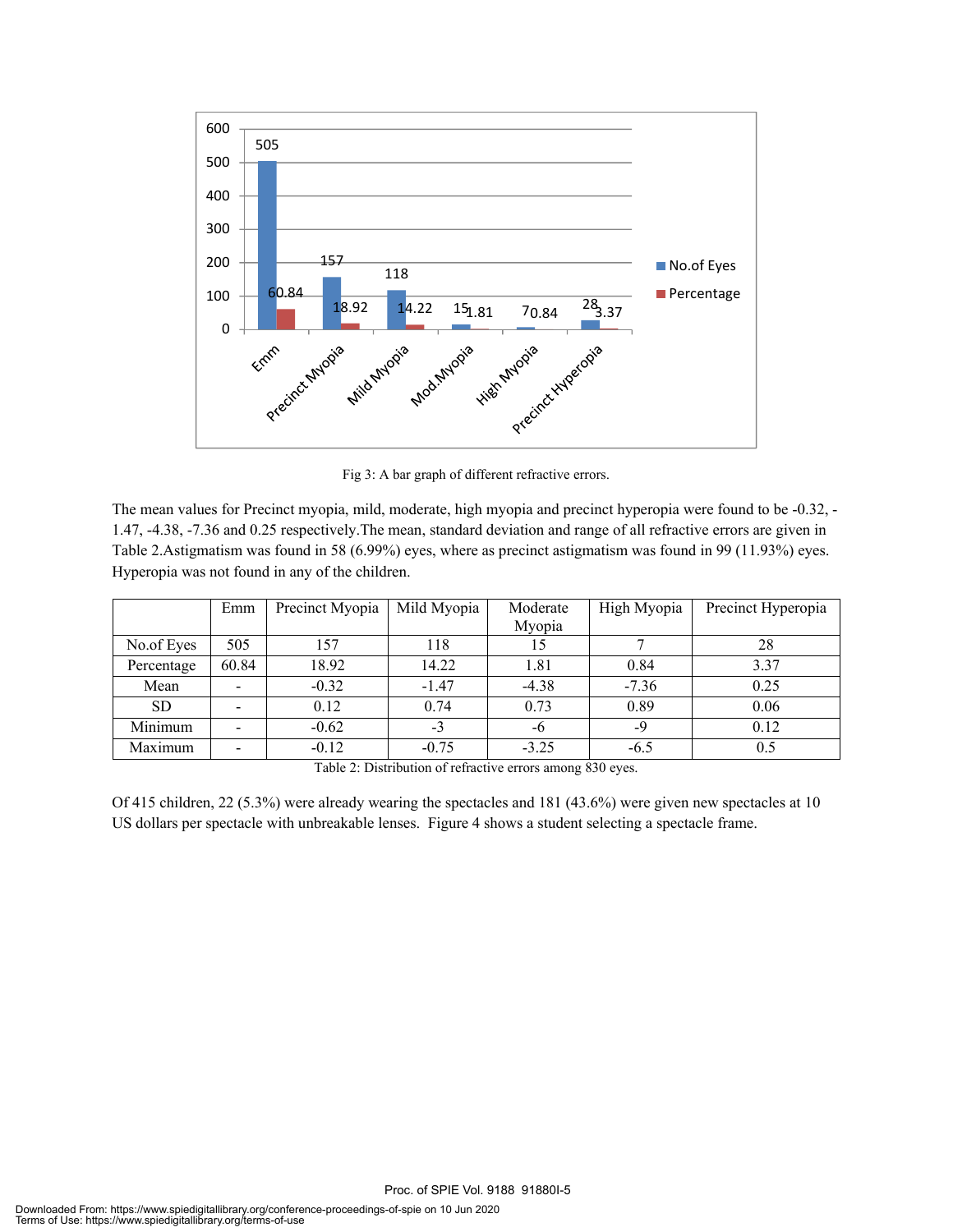

Fig 4: Frame selection by a student

There is a statistically significant ( $p < 0.05$ ) positive correlation between age and Myopia, which is shown in Figure 5 with the "Regression Line".



Fig 5: Correlation between age and spherical equivalent.